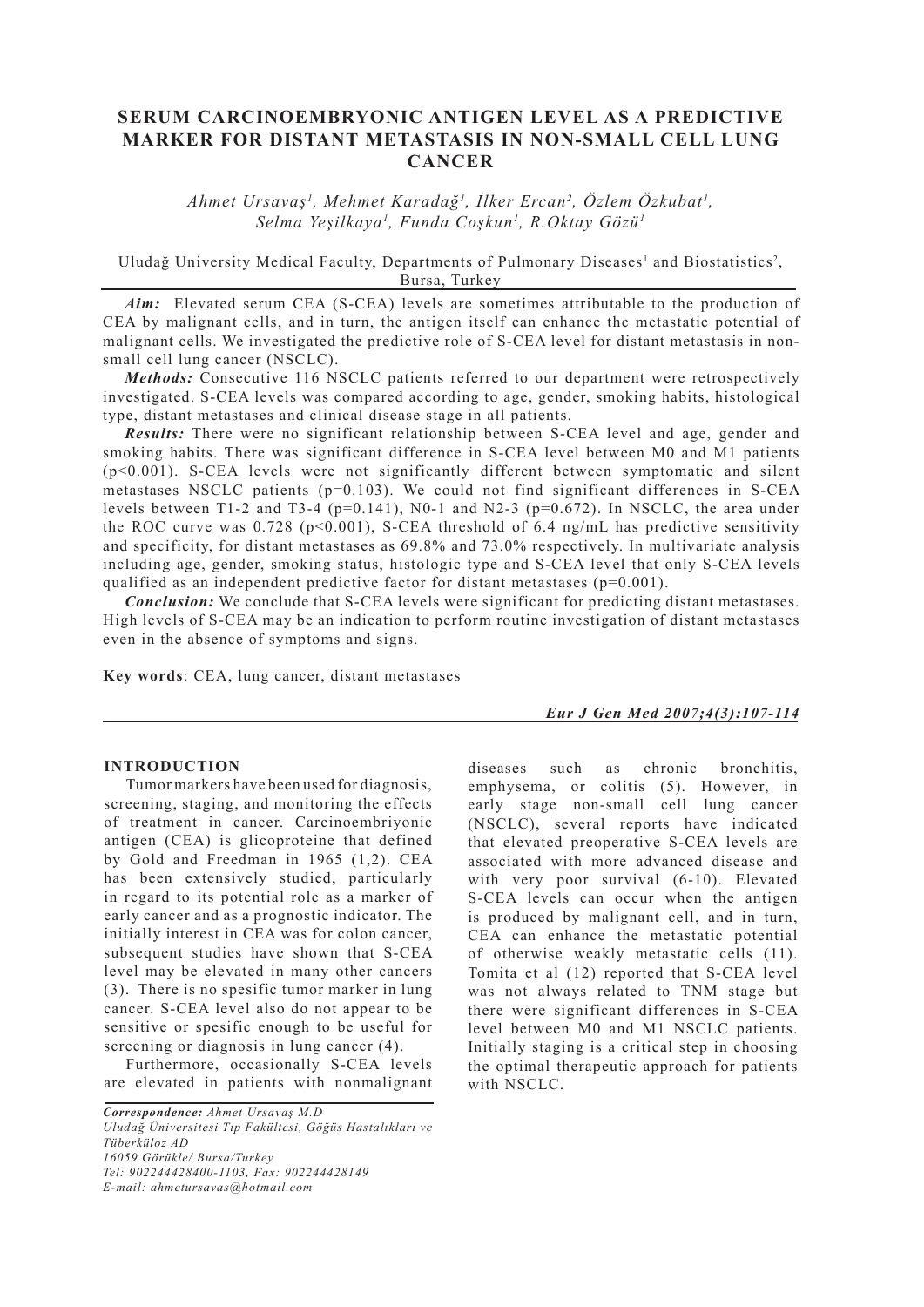**Table 1. Age, gender, smoking and S-CEA levels** 

|                                               |           | $S$ -CEA        |  |  |
|-----------------------------------------------|-----------|-----------------|--|--|
|                                               |           | (ng/mL)         |  |  |
| Age                                           | $\leq 60$ | $29.5 \pm 50.2$ |  |  |
|                                               | $\geq 61$ | $22.5 \pm 52.0$ |  |  |
| Gender                                        | Men       | $26.3 \pm 53.8$ |  |  |
|                                               | Women     | $20.3 \pm 23.9$ |  |  |
| Smoking                                       | Smoker    | $27.9 \pm 55.1$ |  |  |
|                                               | Nonsmoker | $16.8 \pm 21.1$ |  |  |
| S-CEA: Serum carcinoembriyonic antigen levels |           |                 |  |  |

Many studies have concluded that as many as 30% of who undergo resection for cure have silent distant metastases (13). To perform bone scanning, cranial CT/MR and PET are controversial on pretreatment evaluation in patients who have no symptomps or other evidence of distant metastasis (14).

We hypothesized that a cut off CEA level existed that could be used to identify patients with distant metastasis; in addition we speculated this cutoff level would be useful in decision to pretreatment evaluation of distant metastases.

# **MATERIAL AND METHODS**

Consecutive 116 patients who have histological proven NSCLC referred to our department during the period 2002 to 2005 were investigated retrospectively. Patients with small cell lung cancer or other primary cancers were excluded from this study. Data were collected from patients medical records, with age, gender, smoking history, height, weight, body mass index (BMI: weight (kg)/ height(m)<sup>2</sup>), symptoms of distant metastases, histologically type and clinical disease staging.

All patients included in the study had undergone the routine extrathoracic metastases screening procedures of our clinic. The clinical stage had been determined by using the following: chest computed tomography (CT) including the liver and adrenal glands, fiberoptic bronchoscopy, brain CT scan or magnetic resonance, and whole-body bone scintigraphy. The clinical stage was determined according to the International System for Staging Lung Cancer adopted by American Joint Committee on Cancer and International Union Against Cancer in 1997 (15).

The medical records of patients were reviewed to determine clinical factors suggestive of distant metastases. Non-organ specific factors include anemia, leukocytosis, thrombocytosis, hypoalbuminaemia and weight loss (>10%). Organ specific clinical factors were headache, nausea, personality change, seizure, abnormal neurologic examination, bone pain, tenderness, right upper quadrant pain, hepatomegaly, elevated alkaline phosphatase, calcium, transaminase or bilirubin levels.

S-CEA levels were measured by using enzyme-linked immunosorbent assay kits. According to the manufacturer, the average for this assay in healthy individuals is 1.93 ng/mL and upper limit of normal is 5.0 ng/mL. S-CEA levels was compared according to age, gender, smoking habits, histological type, distant metastases and clinical disease stage in all patients. S-CEA cutoff levels which predicted distant metastases was determined. Finally we investigated the predictive distant metastases value of S-CEA levels in NSCLC patients who have symptomatic and asymptomatic metastases.

### *Statistical analysis*

Statistical analysis was performed using the SPSS package for Windows, version 13.0. The evaluation of categorical variables was analyzed by Chi-square test and Fisher-exact test. The statistical significance of differences between the subdivided groups was analyzed by Mann-Whitney U and Kruskal-Wallis test. The relationship among variables was evaluated by Pearson correlation coefficient. Diagnostic propotions were given along with their 95% confidence intervals (CI). To asses the capability to predict distant metastases we used the receiver-operating characteristic (ROC) curves, whose circumscribed areas (the area under the curve) give an estimate of the test's diagnostic efficiency. A p value less than 0.05 was considered statistically significant.

# **RESULTS**

One hundred-eighteen patients consisted of 102 men and 14 women with mean age of  $60.5 \pm 10.2$  years (range 39 to 87 years). There were no significant difference between men and women, young  $(50 \text{ years})$  and old, and smoker and nonsmokers in terms of S-CEA levels. S-CEA levels of these groups are shown Table 1.

There were 33 (28.5%) adenocarcinoma, 73 (62.9%) squamous cell carcinoma and 10 (8.6%) other type NSCLC. S-CEA levels significantly higher in patients with adenocarcinomas than in those with squamous cell carcinoma (45.2±69.6 versus 17.2±41.2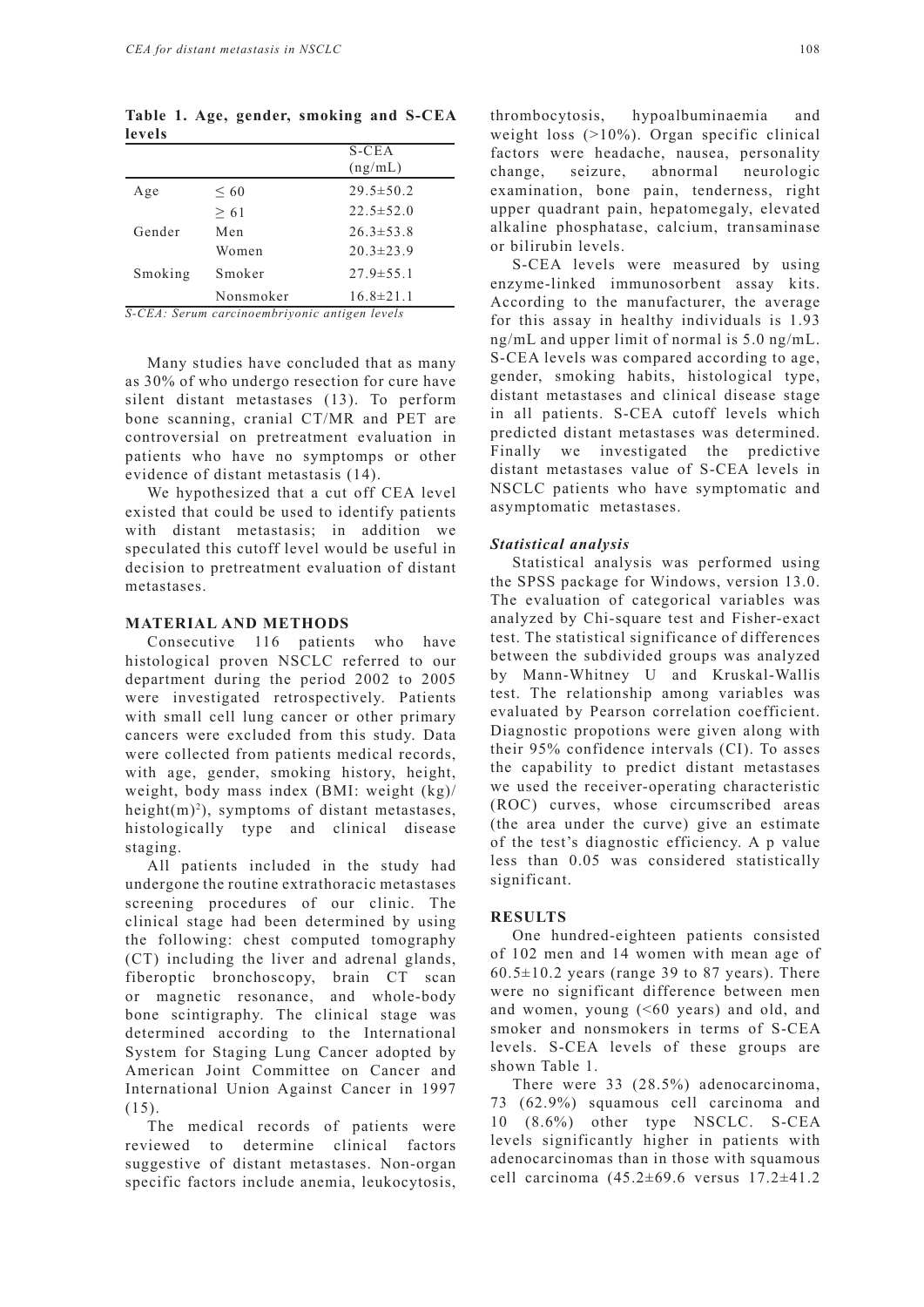| $\frac{1}{2}$ and $\frac{1}{2}$ and $\frac{1}{2}$ and $\frac{1}{2}$ are $\frac{1}{2}$ and $\frac{1}{2}$ and $\frac{1}{2}$ and $\frac{1}{2}$ and $\frac{1}{2}$ |           |                    |          |  |  |  |
|---------------------------------------------------------------------------------------------------------------------------------------------------------------|-----------|--------------------|----------|--|--|--|
|                                                                                                                                                               |           | $S$ -CEA $(ng/mL)$ |          |  |  |  |
| Adenocarcinoma                                                                                                                                                | Smoker    | $54.9 \pm 77.4$    | p < 0.05 |  |  |  |
|                                                                                                                                                               | Nonsmoker | $18.4 \pm 17.9$    |          |  |  |  |
| cell<br>Squamous                                                                                                                                              | Smoker    | $17.6 \pm 42.9$    | ns       |  |  |  |
| carcinoma                                                                                                                                                     | Nonsmoker | $17.6 \pm 27.5$    |          |  |  |  |
| S-CEA: Serum carcinoembriyonic antigen levels, ns: nonspesific                                                                                                |           |                    |          |  |  |  |

**Table 2. Histologic type, smoking habits and S-CEA**

ng/mL; p=0.005). When evaluated S-CEA level, smoking habits and histologic type of tumor together, there were no significant difference between smoker and nonsmokers for both adenocarcinomas and squamous cell carcinomas. Histologic type, smoking habits and S-CEA are summarized Table 2.

In patients with NSCLC a significant difference in S-CEA level was observed between stages I-II  $(6.29 \pm 6.45 \text{ ng/mL})$ . stage III (10.9±16.2 ng/mL) and stage IV  $(37.5\pm64.9 \text{ ng/mL})$   $(p<0.05)$ . There were also significant differences in S-CEA level between  $M0$  (10.2 $\pm$ 21.3 ng/mL) and M1 (43.8±67.9 ng/mL) (p<0.001). However we could not find significant differences in S-CEA levels between T1-2 and T3-4 ( $p=0.141$ ). N0-1 and N2-3 (p=0,672).

There were fifty-one patients who had distant metastases. The site of distant metastases were, bone in sixteen patients, brain in ten patients, liver in four patients and surrenal gland in four patients. Seventeen patients had multipl metastases. There were no significant difference between site of distant metastases in terms of S-CEA levels. Fortyone of 51 patients who had distant metastases presented at least one organ-specific clinical factor suspicious of metastases. S-CEA levels were not significantly different between symptomatic and silent metastatic NSCLC patients (83.4±132.7 versus 28.4±34.1 ng/mL;  $p=0.103$ ).

We used ROC analysis for the determination of S-CEA levels that can predict distant metastases. In NSCLC, the area under the ROC curve was 0.728 (p<0.001) for S-CEA (Figure 1 A, B). S-CEA threshold of 6.4 ng/mL predictive sensitivity and specificity for distant metastases as, respectively, 69.8% (95% CI: 55.7% to 81.7) and 73.0% (95% CI: 60.3% to 83.4%). In squamous cell carcinoma, the area under the ROC curve was  $0.699$  ( $p<0.01$ ) for S-CEA (Figure 2 A, B). S-CEA threshold of 6.4 ng/ mL predictive sensitivity and specificity for distant metastases as, respectively, 58.1% (95% CI: 39.1% to 75.4) and 81.0% (95% CI: 65.9% to 91.4%). In adenocarcinoma, the area

under the ROC curve was  $0.810$  (p<0.001) for S-CEA (Figure 3 A, B). S-CEA threshold of 19 ng/mL predictive sensitivity and specificity for distant metastases as, respectively, 73.7% (95% CI: 48.8% to 90.8) and 85.7% (95% CI: 57.2% to 97.8%).

The result of multivariate analysis including age, gender, smoking status, histologic type and S-CEA level are summarized in Table 3. Of the variables that were included in the multivariate analysis, only S-CEA levels qualified as an independent predictive factor for distant metastases.

# **DISCUSSION**

Serum tumor markers may be helpful in the diagnosis, pathologic classifications, and evaluation of the stage of disease and prognosis. In lung cancer, tumor markers fall into several categories including oncofetal proteins, structural proteins, enzymes, cell membrane components, secreted peptides, hormones and other tumor associated antigens (16). But there is no specific tumor marker that sufficient to reliably detect occult disease or influence the treatment in lung cancer. For this reason, The American Thoracic Society and The European Respiratory Society jointly published guidelines did not recommend routine measurement of any biomarkers in the screening, staging and evaluation of disease progression in lung cancer (17). The role of CEA in lung cancer was first postulated in 1970s (8). Some investigators have reported that elevated preoperative S-CEA levels are predictive of recurrence and indicative of poor prognosis for patients with surgically resected NSCLC (18-21). But other studies involving similar patients cohorts have found that elevated preoperative S-CEA levels are only marginally predictive or completely lacking in prognostic value (22-24).

S-CEA levels may be elevated due to nonmalignant disease such as chronic bronchitis, emphysema, or colitis (5). The factor most strongly influencing the increase of S-CEA levels was reported to be cigarette smoking. Alexander et al (25) found correlation between smoking and S-CEA levels, with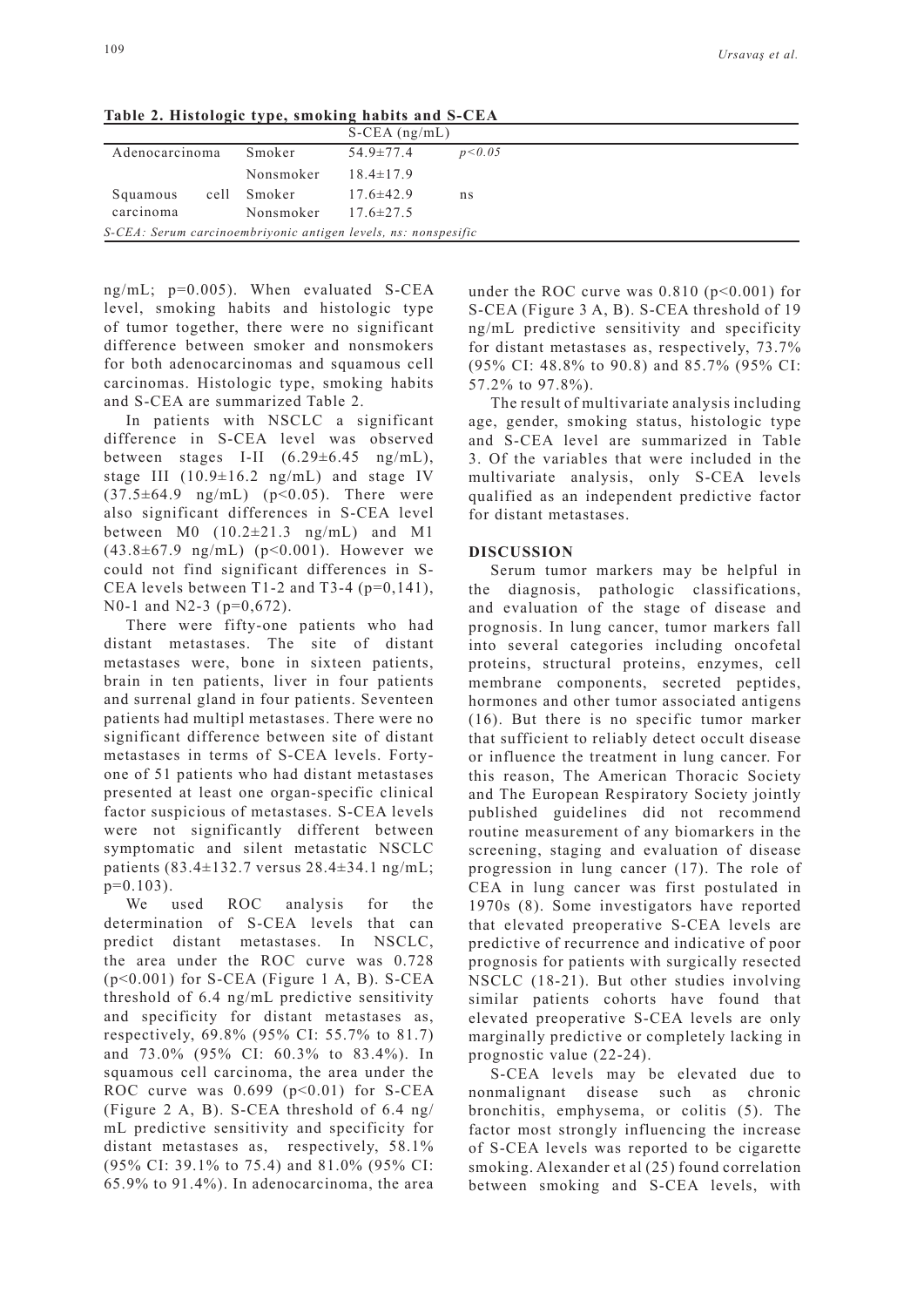| Variables       |                | Odds Ratio | 95% CI          | p value |
|-----------------|----------------|------------|-----------------|---------|
| Age             | < 60           | 1.000      |                 |         |
|                 | >61            | 0.784      | 0.332-1.851     | 0.784   |
| Gender          | Female         | 1.000      |                 |         |
|                 | Male           | 0.481      | $0.086 - 2.684$ | 0.404   |
| Smoking         | Nonsmoker      | 1.000      |                 |         |
|                 | Smoker         | 2.395      | $0.434 - 13.26$ | 0.317   |
| Histologic type | Other          | 1.000      |                 |         |
|                 | Adenocarcinoma | 0.955      | $0.342 - 2.662$ | 0.929   |
| S-CEA levels    | < 2.5          | 1.000      |                 |         |
| ng/mL           | $2.5 - 5.0$    | 1.119      | 0.333-3.758     | 0.856   |
|                 | $5.01 - 10$    | 1.544      | $0.286 - 8.326$ | 0.613   |
|                 | $10.01 - 50$   | 3.830      | 1.309-11.209    | 0.014   |
|                 | >50            | 13.924     | 2.516-77.053    | 0.003   |

**Table 3. Result of multivariate analysis**

*S-CEA: serum carcinoembriyonic antigen levels; CI: confidence interval*

levels being significantly higher in smokers than nonsmokers and with significantly higher percentage of smokers having elevated S-CEA levels; furthermore within 3 months of cessation of smoking, S-CEA levels did not appear to be influenced by previous smoking habits, with levels returning to a range that was characteristic of nonsmokers. Okada et al (26) reported that among nonsmokers, the rate of CEA positive patients was 21.5% for adenocarcinoma and 20% for squamous cell carcinoma. In contrast among smokers the rate of CEA positive patients was 49.3% for adenocarcinoma and 43.8% for squamous cell carcinoma. They suggested that in more than half of CEA positive smokers, S-CEA was

increased by cigarette smoking. In our study there was no significant difference between smoker and nonsmokers in termes of S-CEA levels.

The relationship between S-CEA levels and tumor histologic type remains controversial. Several reports have indicated that S-CEA levels are significantly higher in patients with adenocarcinoma as compared to patients with squamous cell carcinoma (26-29). Okada et al. (26) reported that although S-CEA levels were significantly higher in patients with adenocarcinoma than in those with squamous cell carcinoma, but the proportion of CEApositive patients with adenocarcinoma (35.3%) was less than that of CEA-positive patients



**Figure 1. Prediction of distant metastases in NSCLC using by S-CEA level**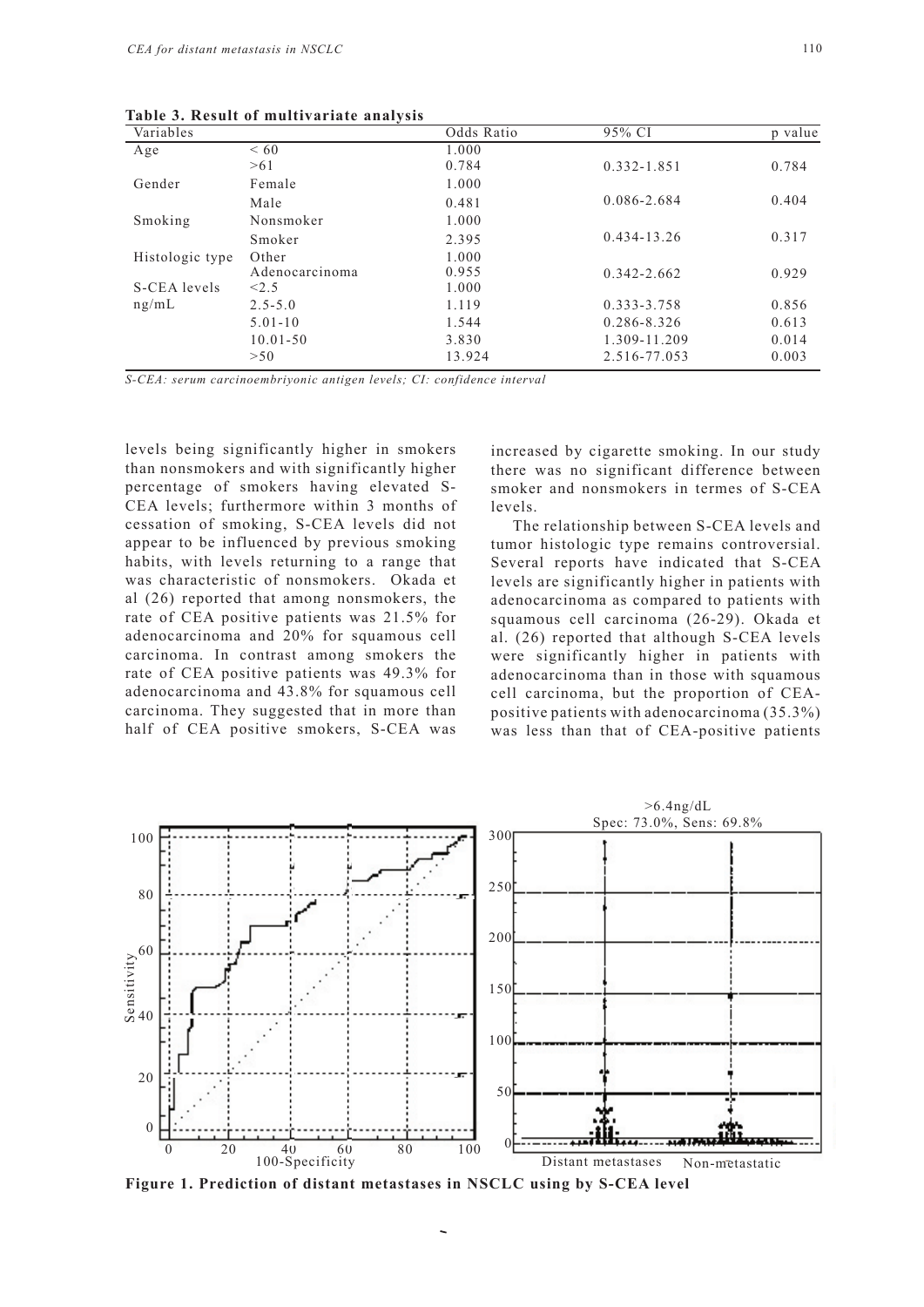

**Figure 2. Prediction of distant metastases in adenocarcinoma by using S-CEA level**

with squamous cell carcinoma (41.9%). They speculated that the majority of CEA-positive patients with squamous cell carcinoma had marginally positive levels of CEA, and consequently that the specificity of the CEA test was low for squamous cell carcinoma patients. In our study, we found significantly higher S-CEA levels in adenocarcinoma than squamous cell carcinoma, in agreement with previous report. In addition, when S-CEA level, smoking habits and histologic type of tumor evaluated together, there was no significant difference between smoker and nonsmokers of adenocarcinoma or smoker and nonsmokers squamous cell carcinoma.

Elevated S-CEA levels can occur when the antigen is produced by malignant cell, and in turn, CEA can enhance the metastatic potential of otherwise weakly metastatic cells (11). The reported results of correlation between S-CEA levels and TNM staging in NCSLC are obscure despite extensive studies (6-12). Some authors suggested that S-CEA levels may be correlated with tumor size, vascular invasion of tumor, hiler or mediastinal lymph node and distant metastases in NSCLC. Salgia et al (27) reported S-CEA levels were significantly lower in patients with early stage disease as compared to patients with unresectabl or metastatic disease. Tacamochi et al (30) identified clinical and radiologic predictors of N2 disease, they found that S-CEA levels and maximum tumor dimension were more significant in predicting N2 disease than lymph node size on CT scan. They recommended to perform mediastinoscopy in patients with S-CEA level>5 ng/mL and maximum tumor dimension>20 mm. Nonaka et al (31) reported S-CEA level reflected tumor size, but not tumor invasion. Though S-CEA level did not reflect hilar lymph node metastases, patients with mediastinal lymph node metastases had higher S-CEA levels.

Recent studies have indicated that elevated S-CEA are associated with more advanced disease and with poor survival (12, 31-35). Okada et al (34) measured S-CEA levels before and after surgery in 1000 consecutive patients with clinical stage I NSCLC who underwent resection of tumor. They found that the survival rate was significantly poorer for patients with a high preoperative S-CEA level and failure to normalize S-CEA levels after surgery. In this study there were 13 patients who preoperative S-CEA level greater than 50 ng/mL among 1000 patients diagnosed as having clinical stage I disease. Of them, 9 (%69) had distant metastases as initial recurrence, and had already died of cancer. Sawabata et al (35) evaluated 242 patients who were diagnosed with pathologic stage IA NSCLC. In their study Subnormal postoperative S-CEA levels were found to be an independent prognostic factor. They suggested that the prognostic value of S-CEA levels may be attributable to enhancement of the metastatic potential of malignant cells by S-CEA, or alternatively, the elevation in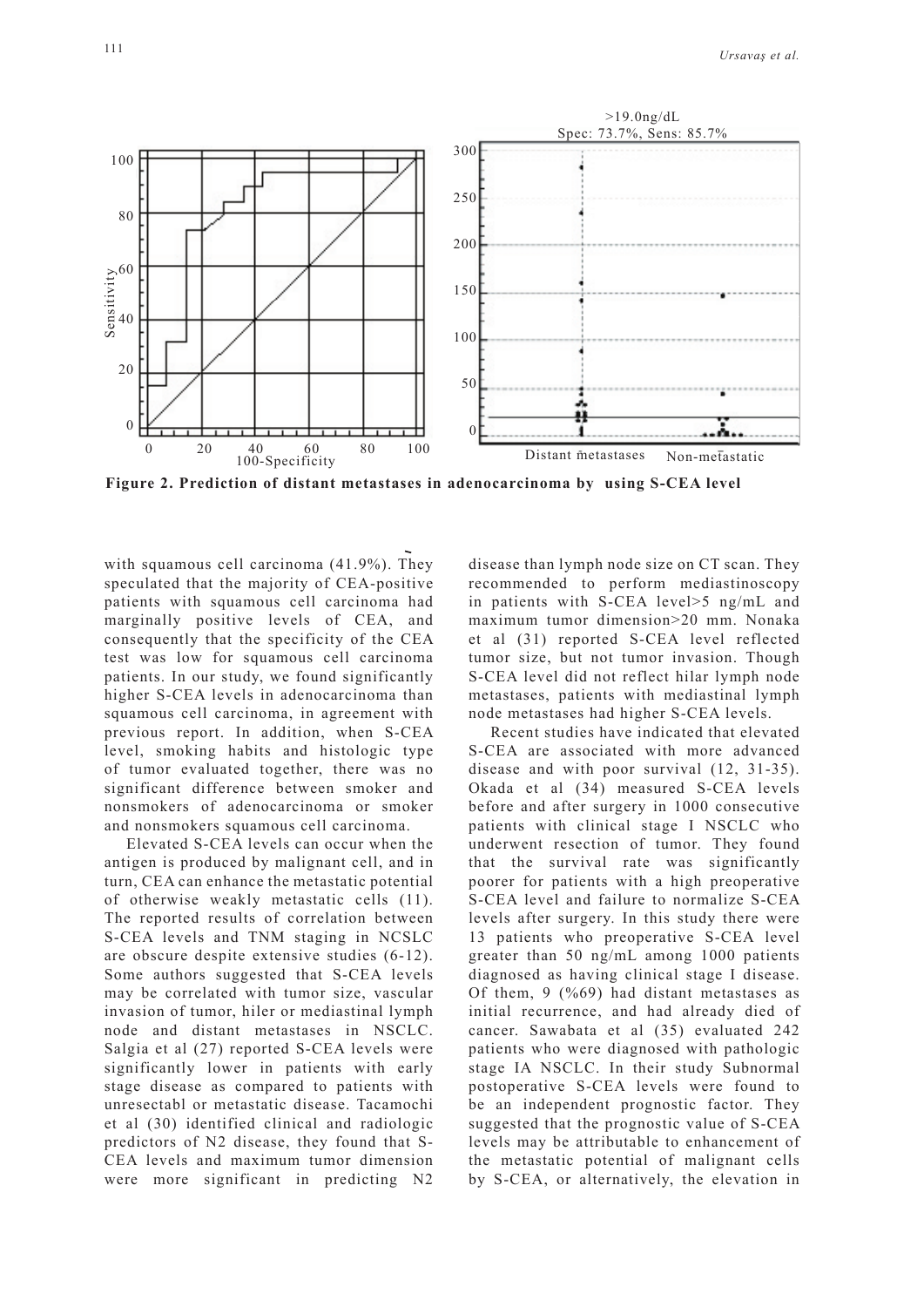

**Figure 3. Prediction of distant metastases in squamous cell carcinoma by using S-CEA levels**

S-CEA may be indicative of the presence of malignant cells. Some studies have reported that S-CEA levels were significantly higher in patients with metastatic (M1) disease as compared to patients with nonmetastatic (M2) disease (12, 16, 27). In our study we could not find significant differences in S-CEA levels between T1-2 and T3-4, N0-1 and N2-3. There was significantly higher S-CEA levels in M0 patients when compared to M1 patients.

In the present study, we investigated the critical level of S-CEA of predictive significance for distant metastases in NSCLC. Stokes et al (36) reported that patients with a S-CEA levels levels above 40.9 ng/mL (their normal upper limit was 20.9 ng/mL) had recurrence and metastases. Buccheri et al (37) found that preoperative serum assay of CEA was comparable with the pathologic stage of disease and pathologically classified in stage Ia to IIb, a preoperative S-CEA level higher than 10 ng/mL was associated with 67% probablity of tumor relaps. In our study, we determined that S-CEA threshold of 6.4 ng/mL provided a predictive sensitivity and specificity for distant metastases as 70.9% and 73.0% respectively.

We conclude that S-CEA levels were significant for predicting distant metastases especially when higher than 6.4 ng/mL. The Joint Statement of American Thoracic Society and the European Respiratory Society on pretreatment evaluation of NSCLC advocates no preoperative imaging of the distant metastases in patients who have no symptoms or other evidence of distant metastases (17). But recent studies have recommended that routine investigation of distant metastases in all patients with lung cancer (38-40). According to our opinion, high levels of S-CEA (especially higher than 6.4 ng/mL) may be an indication to perform routine investigation of distant metastases even in the absence of symptoms and signs. This allows, with very little cost, the identification of a significant proportion of patients who are at high risk of distant metastases when initially staging.

# **REFERENCES**

- 1. Klee GG, Go VLW. Carcinoembryonic antigen and its role in clinical practice. In Ghosh BC, Ghosh L eds.:Tumor markers and tumor-associated antigens: 1 st edition. NewYork: McGraw-Hill Book Company 1990;22-43
- 2. Gold P, Freedman SO. Specific carcinoembriyonic antigens of human digestive system. J Exp Med 1965;122: 467-81
- 3. Zamcheck N. The present status of CEA in diagnosis, prognosis, and evaluation of therapy. Cancer 1975;36:2460-8
- 4. Sugarbaker PH. Role of carcinoembriyonic antigen assay in the management of cancer. Adv Immun Cancer Ther 1985;1: 167-93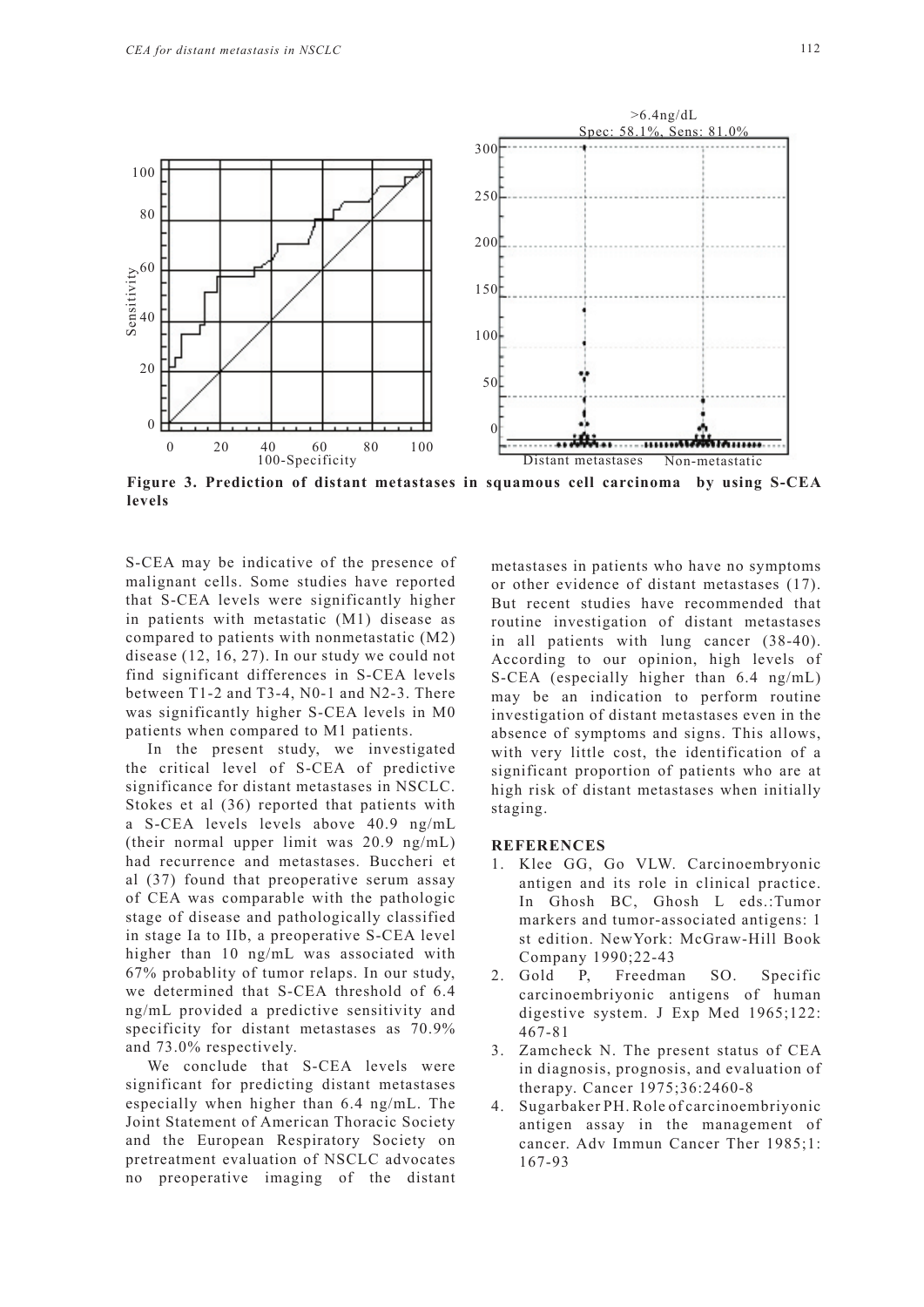- 5. Rule AH, Straus E, Vandevoorde J, Janowitz HD. Tumor-associated (CEA) reacting antigen in patients with inflammatory bowel disease. N Eng J Med 1972;287:24-6
- 6. Ford CHJ, Stokes HJ, Newman CE. Carcinoembryonic antigen and prognosis after radical surgery for lung cancer: immunocytochemical localization and serum levels. Br J Cancer 1981;44:145- 53
- 7. Dent PB, McCulloch PB, Wesley-James O, et al. Measurement of carcinoembriyonic antigen in patients with bronchogenic carcinoma. Cancer 1978;42:1484-91
- 8. Concannon JP, Dalbow MH, Hodgson SE, et al. Prognostic value of preoperative carcinoembryonic antigen (CEA) in patients with bronchogenic carcinoma. Cancer 1978;42:1477-83
- 9. Icard P, Regnard JF, Essomba A, et al. Preoperative carcinoembryonic antigen level as prognostic indicator in resected primary lung cancer. Ann Thorac Surg 1994;58:811-4
- 10. Rubins JB, Dunitz J, Rubins HB, et al. Serum carcinoembryonic antigen as an adjunt to preoperative staging of lung cancer. J Thorac Cardiovasc Surg 1998; 116:412-6
- 11. Hostetter RI, Augustus LB, Mankarious R, et al. Carcinoembryonic antigen as a selective enhancer of colorectal cancer metastases. J Natl Cancer Inst 1990;82: 380-5
- 12. Tomita M, Matsuzaki Y, Edagawa M, et al. Prognostic significance of preoperative serum carcinoembryonic antigen level in lung adenocarcinoma but not squamous cell carcinoma. Ann Thorac Cardiovasc Surg 2004;10:76-80
- 13. Bilgin S, Yılmaz A, Özdemir F, et al. Extrathoracic staging of non-small cell bronchogenic carcinoma: Relationship of the clinical evaluation to organ scans. Respirology 2002;7:57-61
- 14. Pfister DG, Johnson DH, Azzoli CG, et al. American society of clinical oncology treatment of unresectabl non-small cell lung cancer guideline. Update 2003
- 15. Mountain CF. Revision in the international system for staging lung cancer. Chest 1997;111:1710-7
- 16. N.I.H. Carcinoembryonic antigen: Its role as a marker in the management of cancer. Br Med J 1981;282: 373-5
- 17. The American Thoracic Society and The European Respiratory Society.

Pretreatment evaluation of non-small cell lung cancer. Am J Respir Crit Care Med 1997;156:320-2

- 18. Vincent RG, Chu TM, Fergen TB, Ostrander M. Carcinoembryonic antigen in 228 patients with carcinoma of the lung. Cancer 1975:36:2069-76
- 19. Suzuki K, Nagai K, Yoshida J, et al. Prognostic factor in clinical stage I nosmall cell lung cancer. Ann Thorac Surg 1999;87:927-32
- 20. Diez M, Torres A, Maestro MI, et al. Prediction of survival and recurrence by serum and cystosolic levels of CEA, CA 125 and SCC antigen in resectabl nonsmall cell lung camcer. Br J Cancer 1996; 73:1248-54
- 21. Cristofori B, Amio G, Mengozzi G, et al. Tumor markers kinetic malignant lung neoplasm. J Cardiovasc Surg (Torino) 1999;40:299-305
- 22. Hirasawa Y, Kohno N, Yokoyama A, et al. Natural autoantibody to MUCI is a prognostic indicator for no-small cell lung cancer. Am J Respir Crit Care Med 2000;161:589-94
- 23. Foa P, Fornier M, Miceli R, et al. Tumor markers CEA, NSE, SCC, TPA, CYFRA 21.1 in resectabl non-small cell lung cancer. Anticancer Res 1999;19:3613-18
- 24. Pelletier MP, Edwardes MD, Michel RP, et al. Prognostic markers in resectabl non-small cell lung cancer: a multivariate analysis. Can J Surg 2001;44:180-8
- 25. Alexander JC, Silverman NA, Chretien PB. Effect of age and cigarette smoking on carcinoembryonic antigen levels. JAMA 1976;235:1975-9
- 26. Okada M, Nishio W, Sakamoto T, et al. Effect of histologic type and smoking status on interpretation of serum carcinoembryonic antigen value in nonsmall cell lung carcinoma. Ann Thorac surg 2004;78:1004-10
- 27. Salgia R, Harpole D, Herndon JE, et al. Role of serum tumor markers CA 125 and CEA in non-small cell lung cancer. Anticancer Res 2001;21:1241-6
- 28. Niklinski J, Furman M, Laudanski J, et al. evaluation of carcinoembryonic antigen (CEA. and brain type creatine kinase (CK-BB. in serum from patients with carcinoma of the lung. Neoplasma 1991;38:129-35
- 29. Ando S, Kimura H, Iwai N, et al. Optimal combination of seven tumor markers in prediction of advanced stage at first examination of patients with non-small